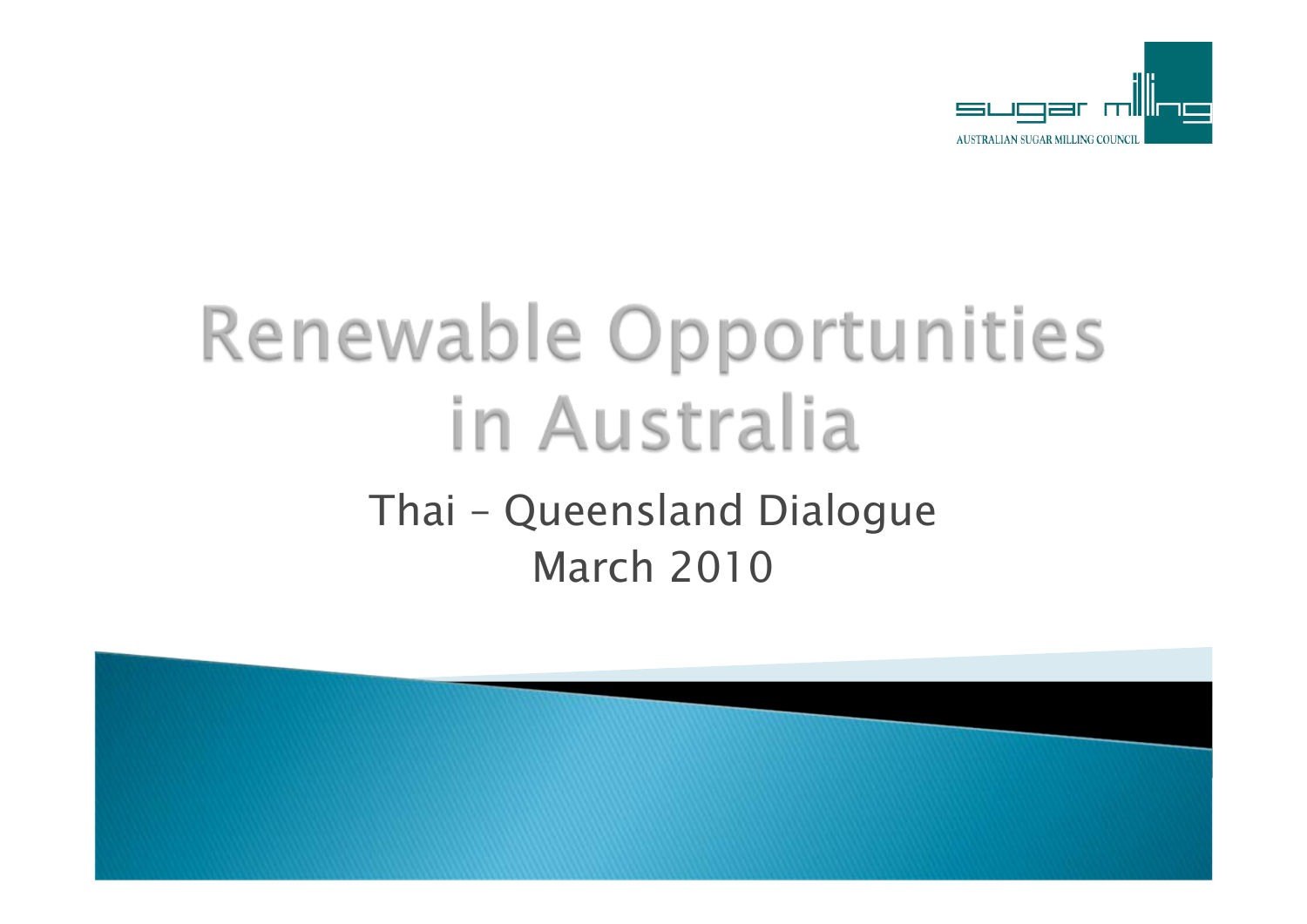### Renewable Energy

- ` Significant renewable energy opportunities renewable electricity and ethanol
- $\blacktriangleright$  Markets are more likely to be local or state based
- $\blacktriangleright$  Opportunities highly dependant on Federal and State Government policy environments
- $\blacktriangleright$  Industry likely to focus on renewable electricity in the short term, unless there is significant policy shift for ethanol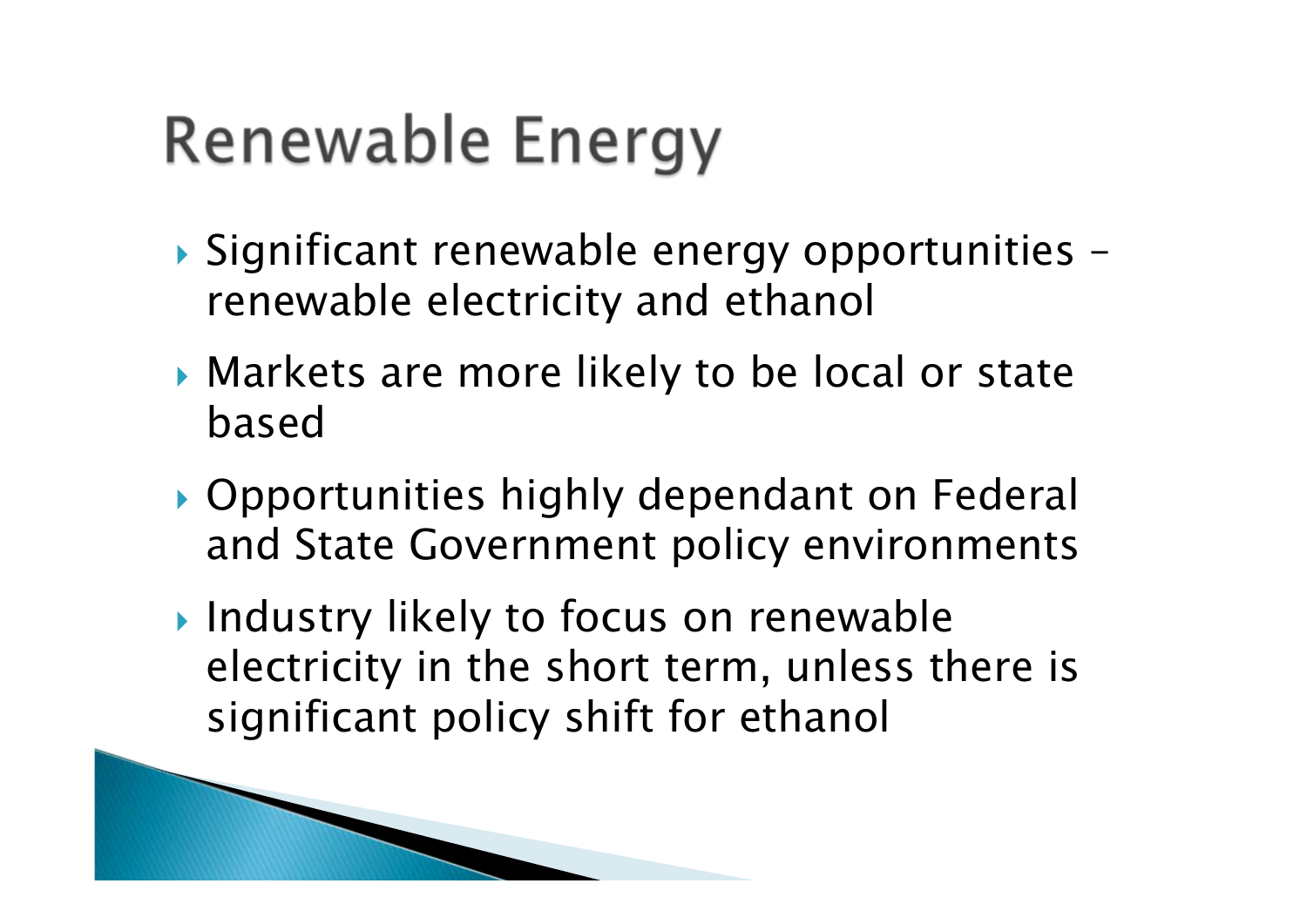### **Renewable Energy Target**

- $\blacktriangleright$  Currently
	- 430MW installed generation capacity,
	- $\circ$  240MW exported to local electricity grid
- $\blacktriangleright$  Not Brazilian scale, but highly relevant to local markets ◦ 50% Qld's renewable energy
- **Federal Government target** ramping up to 41,000GWh – all large scale generation
- $\blacktriangleright$  Cogen expansion highly likely driven by demand for reliable renewables



Renewable electricity target 2011 -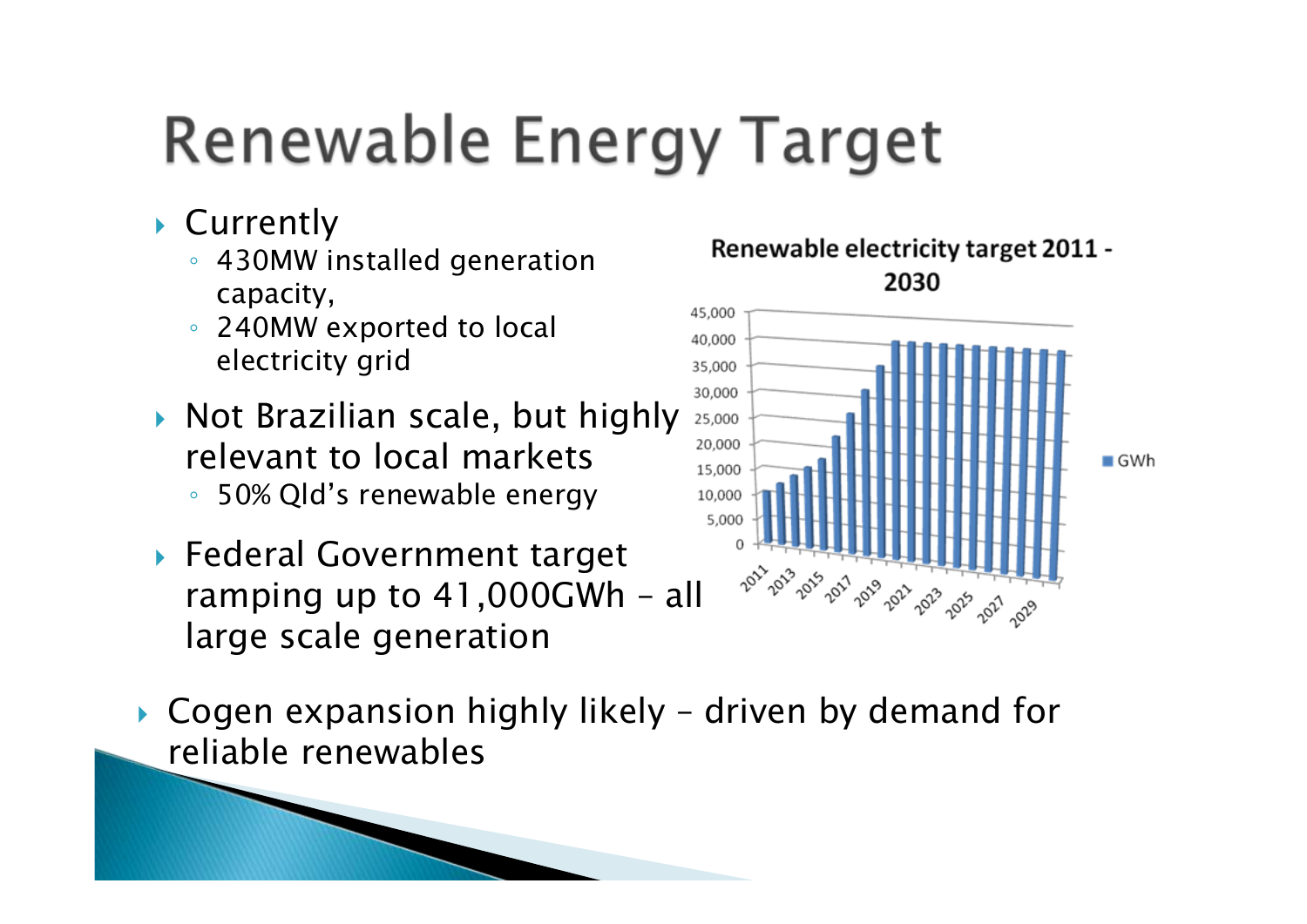### Renewable electricity potential

- $\blacktriangleright$  Industry could more than double electricity generation capacity with current crop base
- $\blacktriangleright$  $<$  15% of National renewable target.

Total installed capacity **Electricity** exported to local market capacity **Existing Potential 1000 MW total installed capacity**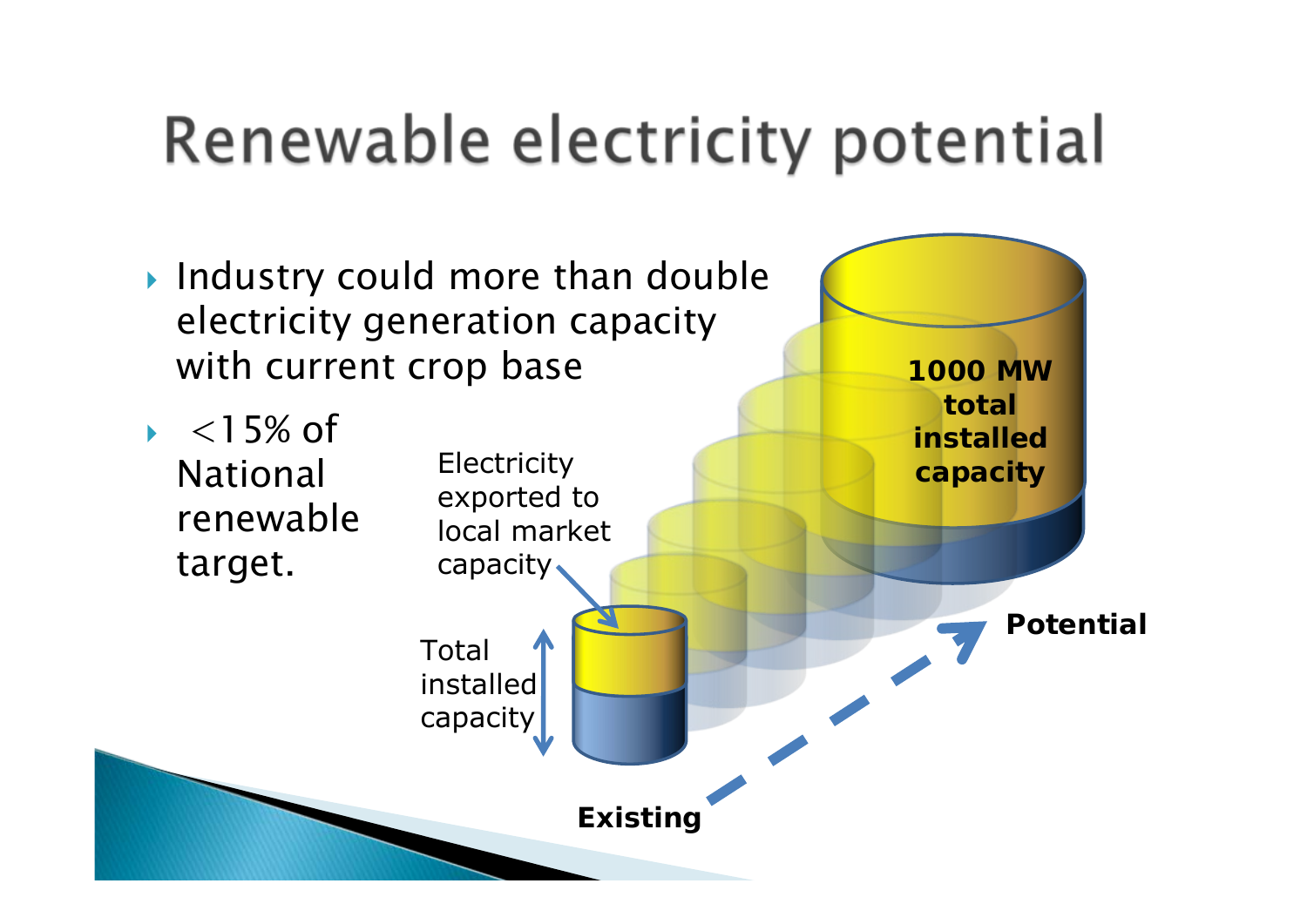**Cooktow** 

 $15°S$ 

### Potential Sugar Industry Cogeneration Expansion

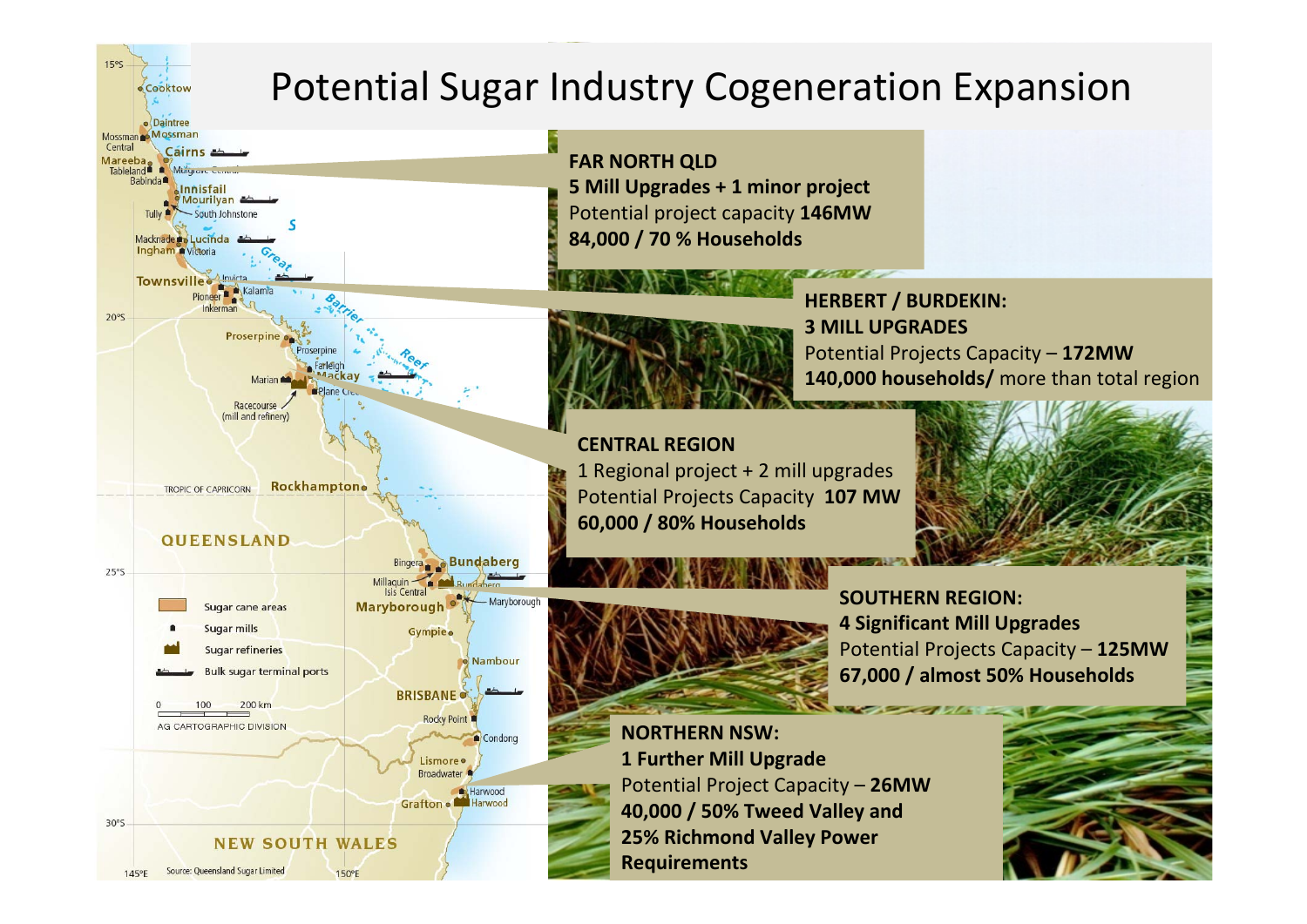## Ethanol Supply in Australia

- $\blacktriangleright$  2006/07: 83 ML fuel ethanol
- $\blacktriangleright$  2009: capacity 240 ML / annum
- $\blacktriangleright$ End of 2010: potential  $\frac{200}{150}$ 440 ML
- $\blacktriangleright$  Ethanol supply has doubled over the last decade as the fuel ethanol market has developed

#### **Australian Ethanol Supply Growth**

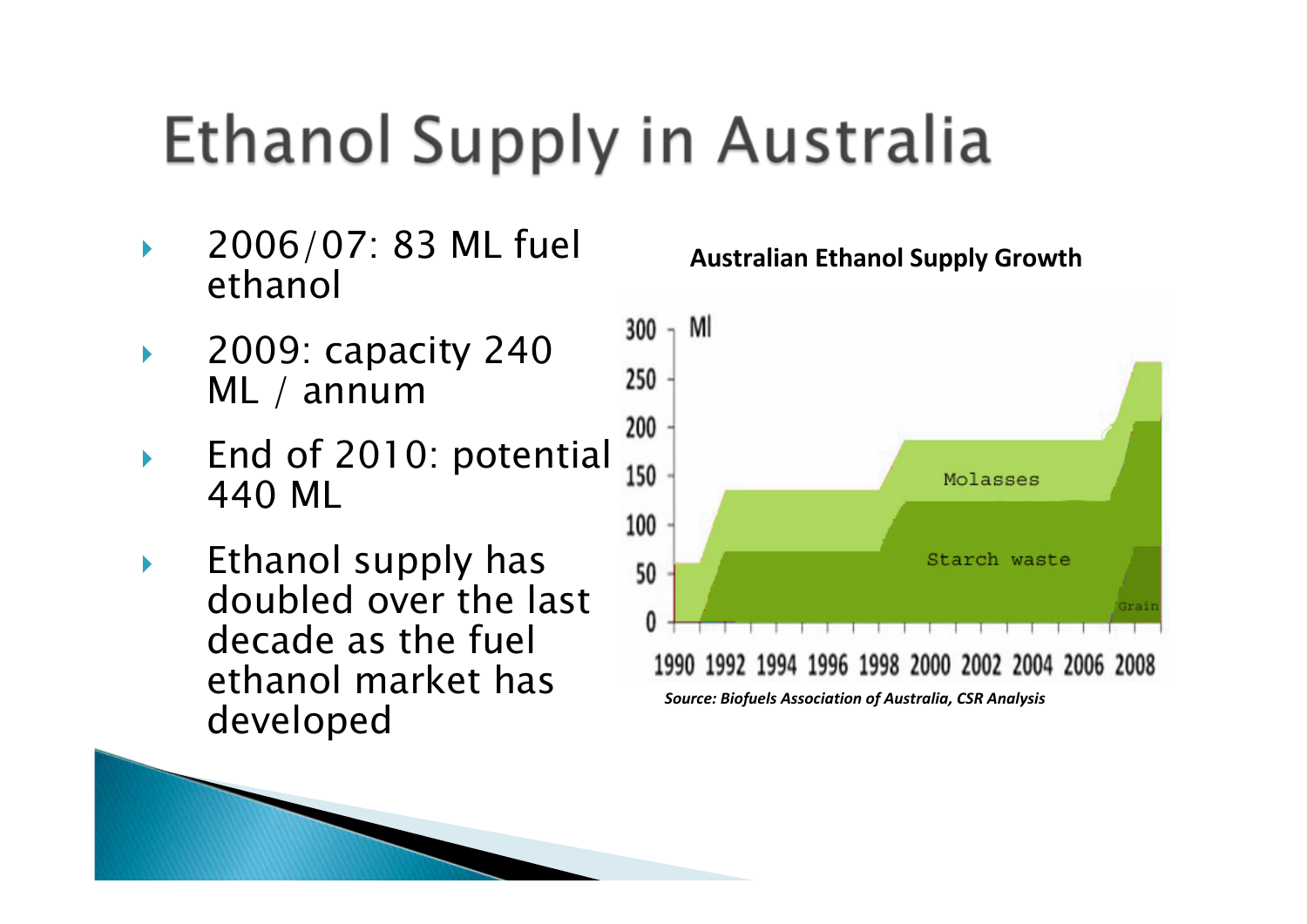# **Ethanol Supply from Sugar**

- $\blacktriangleright$  Sugar industry has potential to supply large amounts of ethanol.Requires:
	- Further market development
	- $\bullet$  Supportive government policy
	- Attractive price relativities

#### Potential of Sugar Industry Supply



*Source: CSR Analysis*

 $\blacktriangleright$  CSR currently supplies all sugar industry ethanol – 60ML/yr.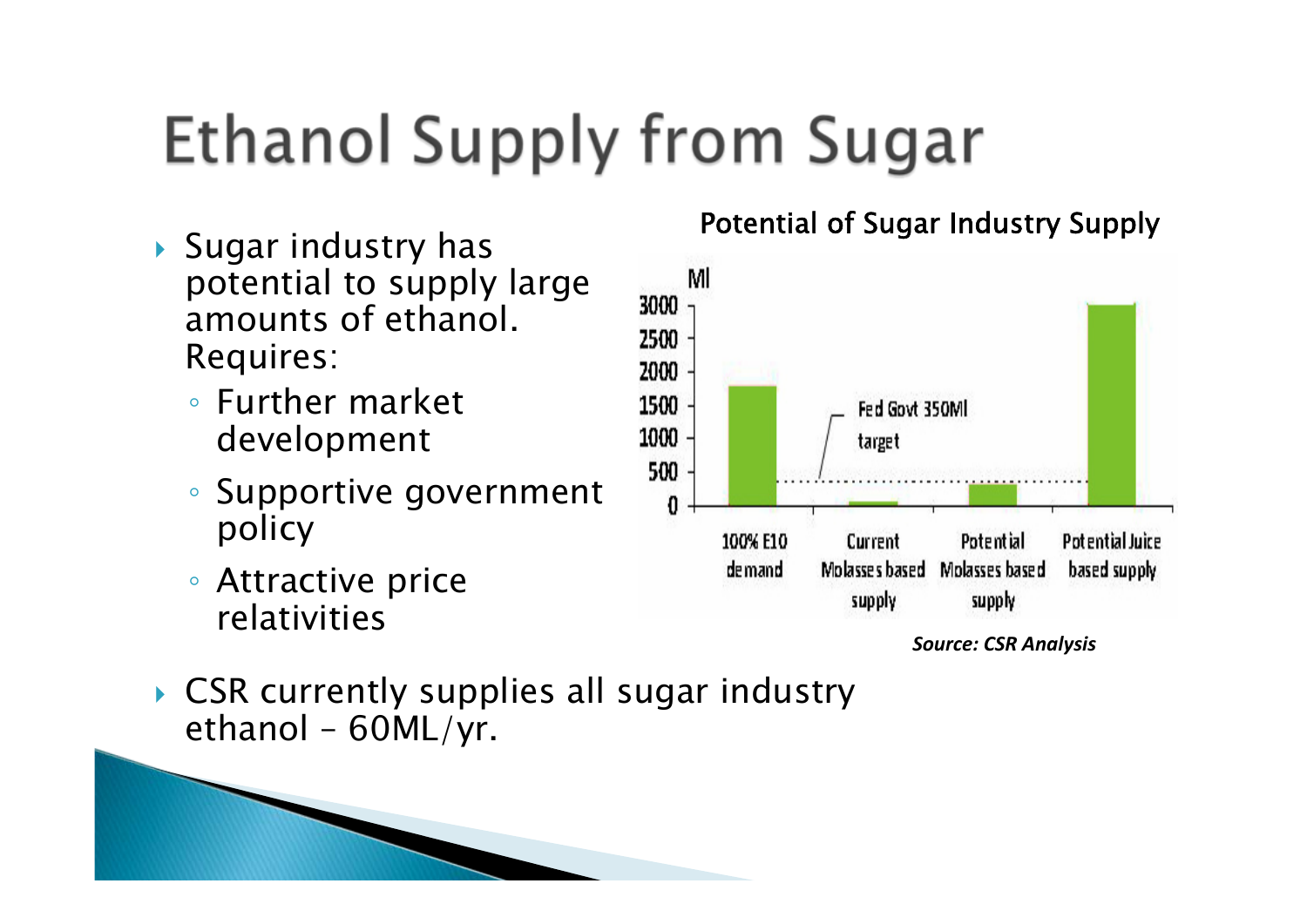### **Ethanol Policy Framework**

- $\blacktriangleright$  Currently no incentive to build additional ethanol capacity
	- Federal excise treatment will progressively erode producer subsidy from 2011 onwards
	- Queensland Government mandate met with existing Qld ethanol capacity
	- No real recognition of the emissions benefits from molasses ethanol

Petroleum vs molasses ethanol emissions



- Scope 3 emissions from farming
- Scope 3 emissions from prodn & distribution
- Scope 1 Emissions

**Sources: Energetics 2007 (Peer reviewed by CSIRO)**